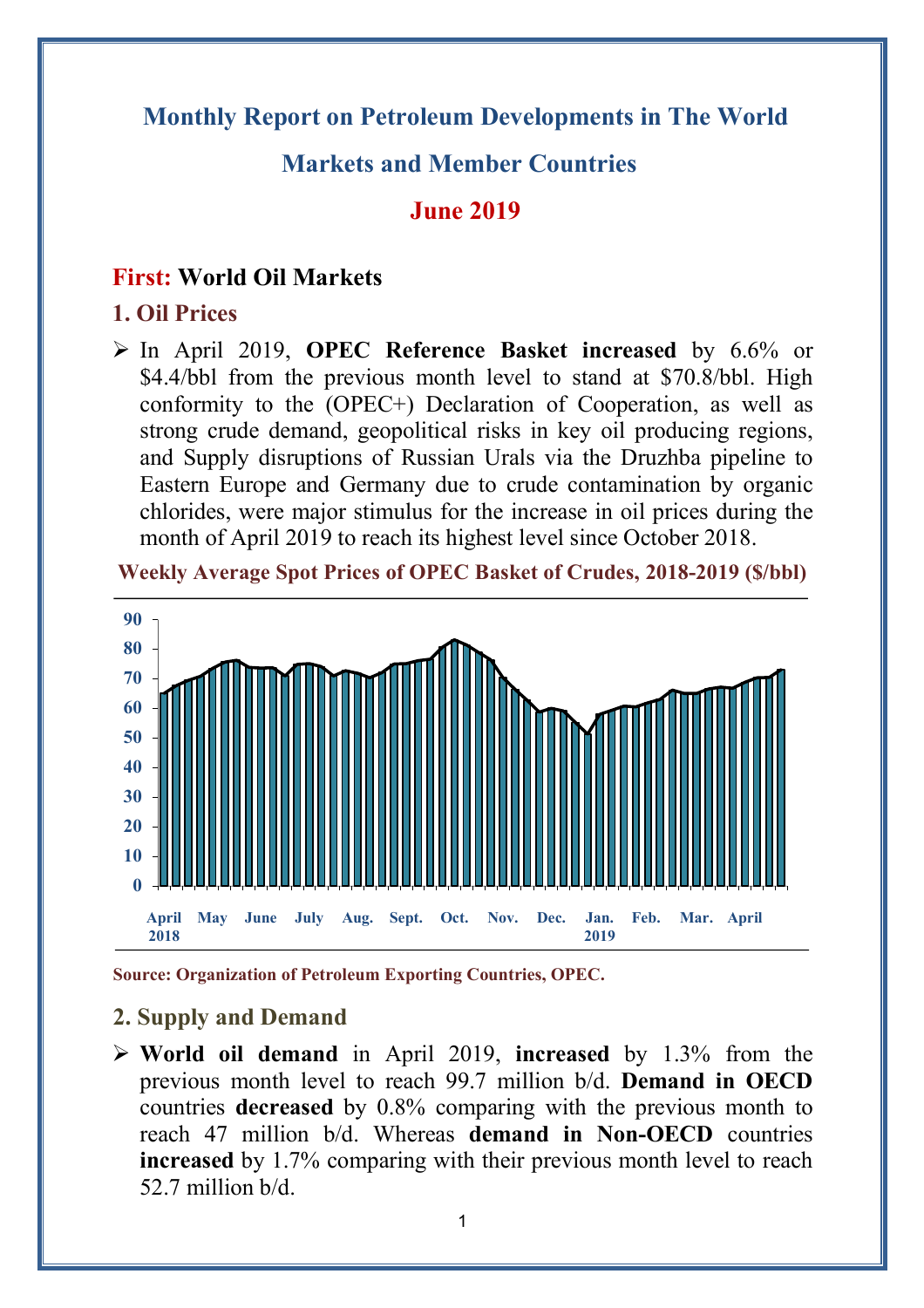Ø **World oil supplies** in April 2019, **remained stable** at the same previous month level of 99.1 million b/d. **OPEC** crude oil and NGLs/condensates total supplies **decreased** by 0.6% comparing with the previous month to reach 35.1 million b/d. Whereas preliminary estimates show that **Non-OPEC** supplies increased by 0.3% comparing with the previous month to reach 64 million  $b/d$ .



**World Oil Supply and Demand (million b/d)**

**Source: Energy Intelligence Briefing May 20, 2019.**

Ø **US tight oil production** in April 2019, **increased** by 1.1% to reach about 8.3 million b/d, whereas **US oil rig count decreased** by 6 rig from the previous month level to stand at 909 rig.

**US tight oil production and oil rig count**



**Source: EIA, Drilling Productivity Report for key tight oil and shale gas regions May 2019.**